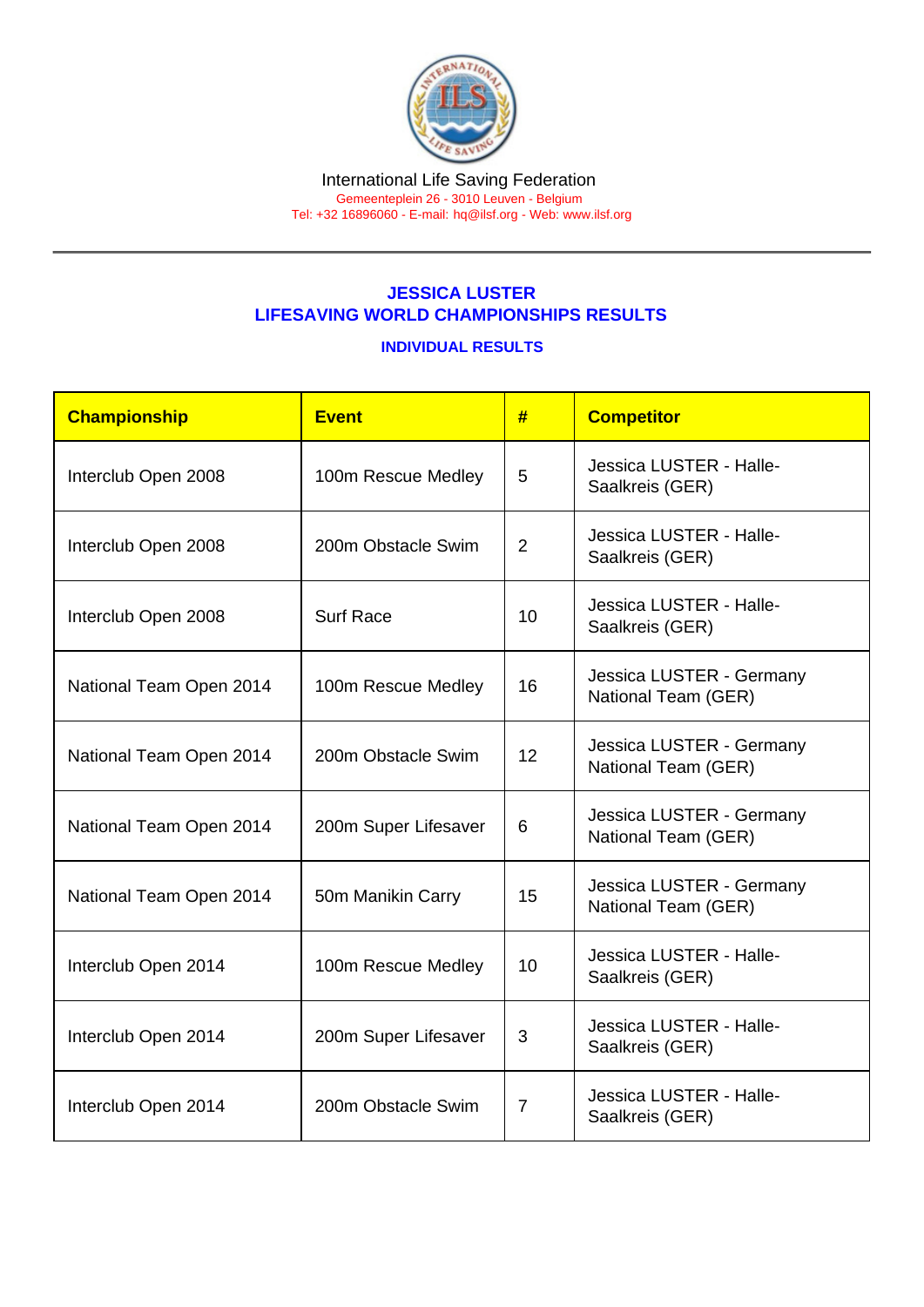| Championship            | <b>Event</b>                  | #  | <b>Competitor</b>                               |
|-------------------------|-------------------------------|----|-------------------------------------------------|
| Interclub Open 2014     | <b>Surf Race</b>              | 14 | Jessica LUSTER - Halle-<br>Saalkreis (GER)      |
| Interclub Open 2016     | 100m Manikin Tow<br>with Fins | 15 | Jessica LUSTER - Halle-<br>Saalkreis (GER)      |
| Interclub Open 2016     | 100m Rescue Medley            | 9  | Jessica LUSTER - Halle-<br>Saalkreis (GER)      |
| Interclub Open 2016     | 200m Obstacle Swim            | 4  | Jessica LUSTER - Halle-<br>Saalkreis (GER)      |
| Interclub Open 2016     | 200m Super Lifesaver          | 4  | Jessica LUSTER - Halle-<br>Saalkreis (GER)      |
| Interclub Open 2016     | <b>Surf Race</b>              | 11 | Jessica LUSTER - Halle-<br>Saalkreis (GER)      |
| National Team Open 2016 | 100m Rescue Medley            | 16 | Jessica LUSTER - Germany<br>National Team (GER) |
| National Team Open 2016 | 200m Obstacle Swim            | 9  | Jessica LUSTER - Germany<br>National Team (GER) |
| National Team Open 2016 | 50m Manikin Carry             | 4  | Jessica LUSTER - Germany<br>National Team (GER) |
| National Team Open 2016 | <b>Surf Race</b>              | 11 | Jessica LUSTER - Germany<br>National Team (GER) |
| Interclub Open 2018     | 200m Obstacle Swim            | 13 | Jessica LUSTER - Halle-<br>Saalkreis (GER)      |
| Interclub Open 2018     | 200m Super Lifesaver          | 12 | Jessica LUSTER - Halle-<br>Saalkreis (GER)      |

DISCLAIMER: These are sports results as retrieved on 30 Jun 2022 and are subject to change due to corrections.

If you think the displayed result is incorrectly presented, please raise a flag at [The ILS Lifesaving Sport Website.](https://sport.ilsf.org)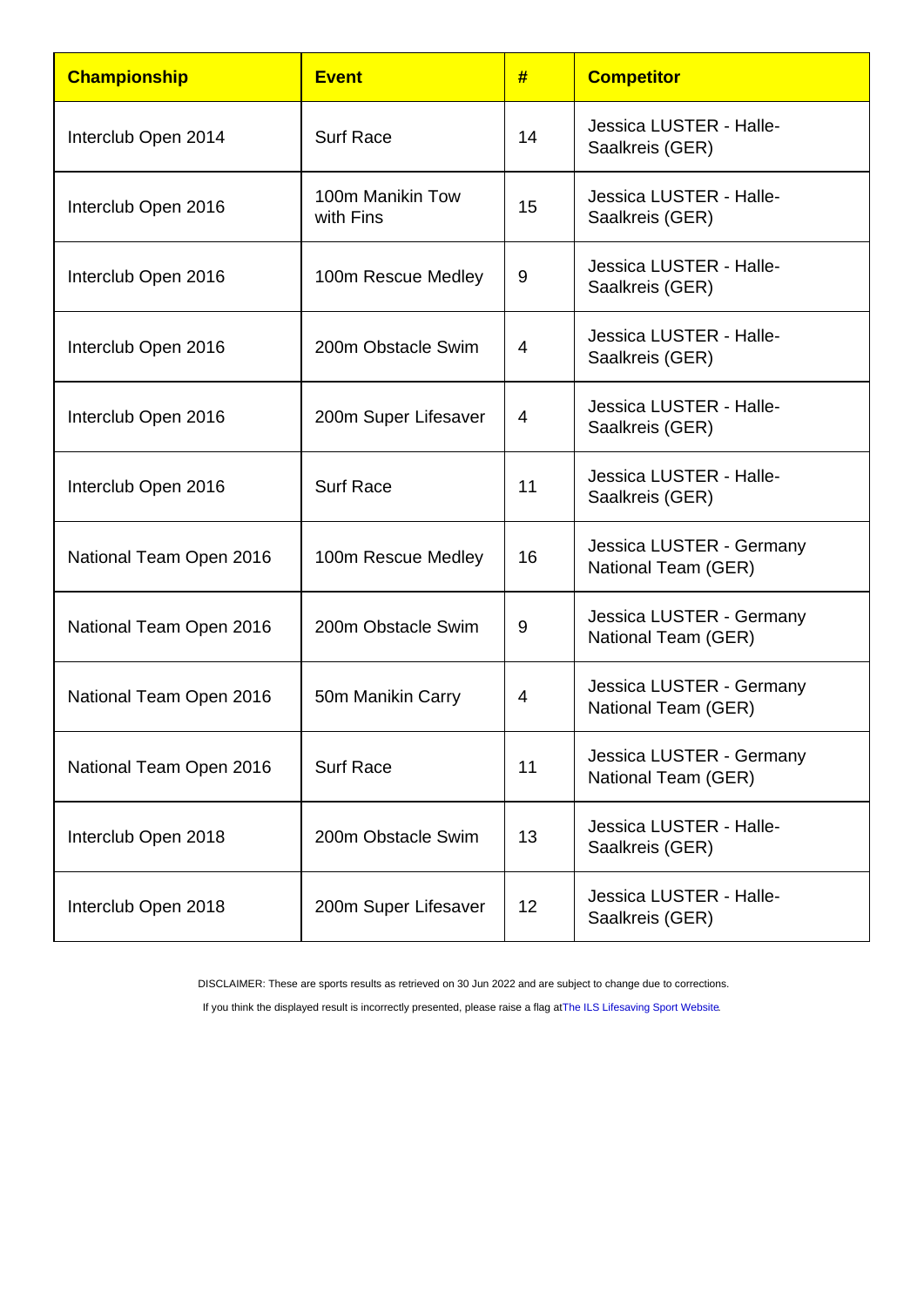## JESSICA LUSTER LIFESAVING WORLD CHAMPIONSHIPS RESULTS

## TEAM RESULTS

| Championship               | Event                     | #              | <b>Competitors</b>                                                                                    |
|----------------------------|---------------------------|----------------|-------------------------------------------------------------------------------------------------------|
| Interclub Open 2008        | 4x50m Obstacle Relay      | $\overline{2}$ | Halle-Saalkreis (GER)<br>Stephanie KASPERSKI, Jessica<br>LUSTER, Katharina STEPHAN,<br>Anke WIELAND   |
| Interclub Open 2008        | <b>Rescue Tube Rescue</b> | $\overline{2}$ | Halle-Saalkreis (GER)<br>Julia BARBY, Stephanie<br>KASPERSKI, Jessica LUSTER,<br>Anke WIELAND         |
| Interclub Open 2016        | 4x25m Manikin Relay       | $\overline{2}$ | Halle-Saalkreis (GER)<br>Theresa FRANZ, Annalena<br>GEYER, Jessica LUSTER, Anke<br><b>PALM</b>        |
| Interclub Open 2008        | 4x25m Manikin Relay       | $\overline{2}$ | Halle-Saalkreis (GER)<br>Stephanie KASPERSKI, Jessica<br>LUSTER, Katharina STEPHAN,<br>Anke WIELAND   |
| Interclub Open 2014        | 4x25m Manikin Relay       | $\overline{2}$ | Halle-Saalkreis (GER)<br>Stephanie KASPERSKI, Jessica<br>LUSTER, Anke PALM, Julia<br><b>SCHATZ</b>    |
| Interclub Open 2014        | <b>Board Rescue Race</b>  | 3              | Halle-Saalkreis (GER)<br>Jessica LUSTER, Julia SCHATZ                                                 |
| National Team Open<br>2016 | 4x50m Medley Relay        | 3              | Germany National Team (GER)<br>Theresa FRANZ, Kerstin<br>LANGE, Jessica LUSTER, Alina<br><b>RIEHM</b> |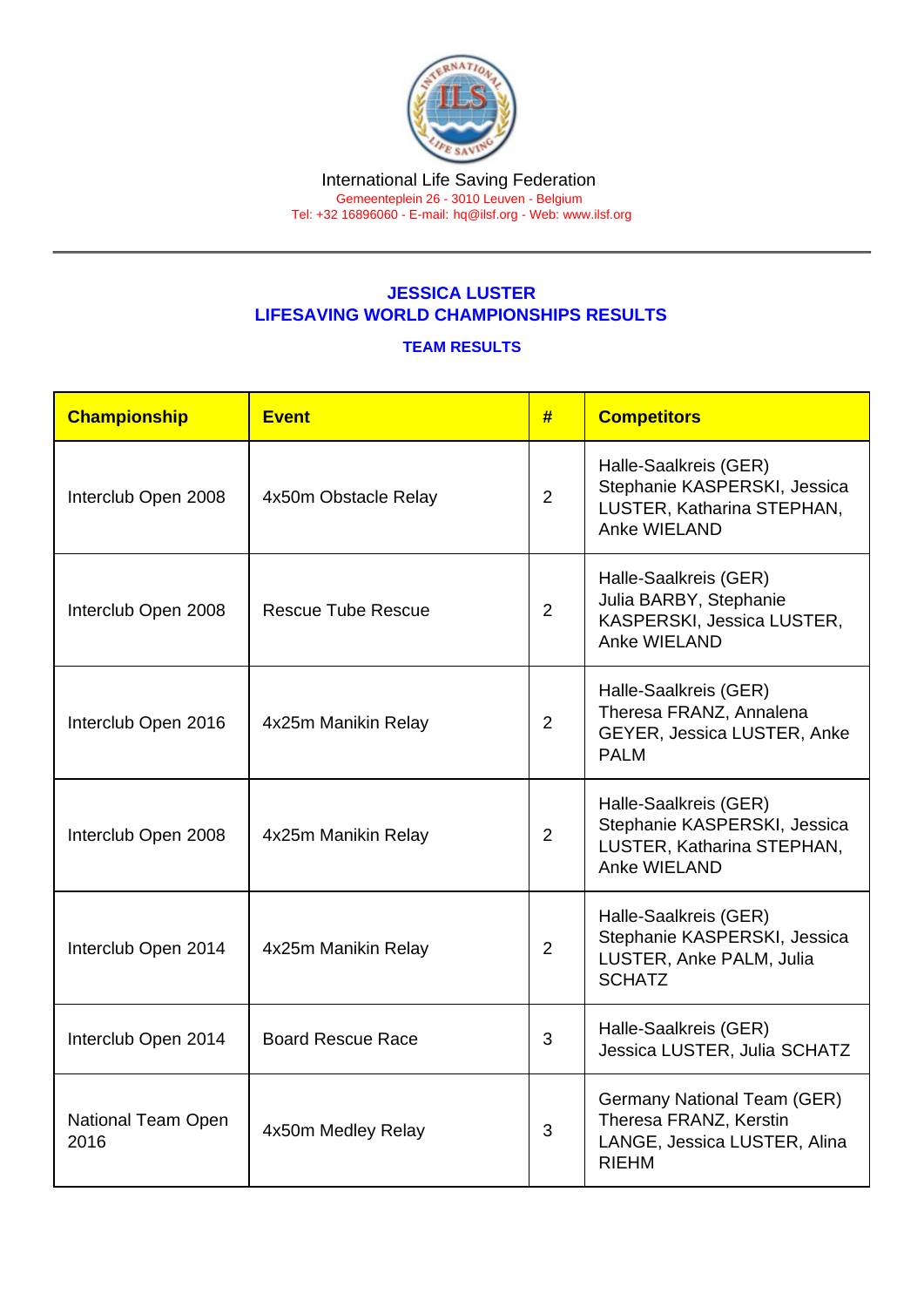| <b>Championship</b>        | <b>Event</b>              | #                        | <b>Competitors</b>                                                                                               |
|----------------------------|---------------------------|--------------------------|------------------------------------------------------------------------------------------------------------------|
| Interclub Open 2016        | <b>Board Rescue Race</b>  | 3                        | Halle-Saalkreis (GER)<br>Theresa FRANZ, Jessica<br><b>LUSTER</b>                                                 |
| Interclub Open 2014        | 4x50m Obstacle Relay      | 3                        | Halle-Saalkreis (GER)<br>Fenja ENDERS, Stephanie<br>KASPERSKI, Jessica LUSTER,<br><b>Anke PALM</b>               |
| Interclub Open 2014        | 4x50m Medley Relay        | 3                        | Halle-Saalkreis (GER)<br>Theresa FRANZ, Stephanie<br>KASPERSKI, Jessica LUSTER,<br><b>Anke PALM</b>              |
| National Team Open<br>2014 | 4x25m Manikin Relay       | 3                        | Germany National Team (GER)<br>Stephanie KASPERSKI, Jessica<br>LUSTER, Anke PALM, Julia<br><b>SCHATZ</b>         |
| Interclub Open 2014        | Oceanman/Oceanwoman Relay | $\overline{\mathcal{A}}$ | Halle-Saalkreis (GER)<br>Stephanie KASPERSKI, Jessica<br>LUSTER, Anke PALM, Julia<br><b>SCHATZ</b>               |
| National Team Open<br>2014 | 4x50m Obstacle Relay      | $\overline{4}$           | <b>Germany National Team (GER)</b><br>Stephanie KASPERSKI, Jessica<br>LUSTER, Anke PALM, Nadine<br><b>STACHE</b> |
| Interclub Open 2016        | 4x50m Medley Relay        | $\overline{4}$           | Halle-Saalkreis (GER)<br>Theresa FRANZ, Lisa-Marie<br>KAISER, Jessica LUSTER,<br>Anke PALM                       |
| National Team Open<br>2016 | 4x25m Manikin Relay       | $\overline{\mathcal{A}}$ | Germany National Team (GER)<br>Theresa FRANZ, Jessica<br>GROTE, Kerstin LANGE,<br><b>Jessica LUSTER</b>          |
| Interclub Open 2016        | 4x50m Obstacle Relay      | 5                        | Halle-Saalkreis (GER)<br>Theresa FRANZ, Stephanie<br>KASPERSKI, Jessica LUSTER,<br>Anke PALM                     |
| National Team Open<br>2014 | 4x50m Medley Relay        | 5                        | Germany National Team (GER)<br>Alena KRÖHLER, Jessica<br>LUSTER, Anke PALM, Nadine<br><b>STACHE</b>              |